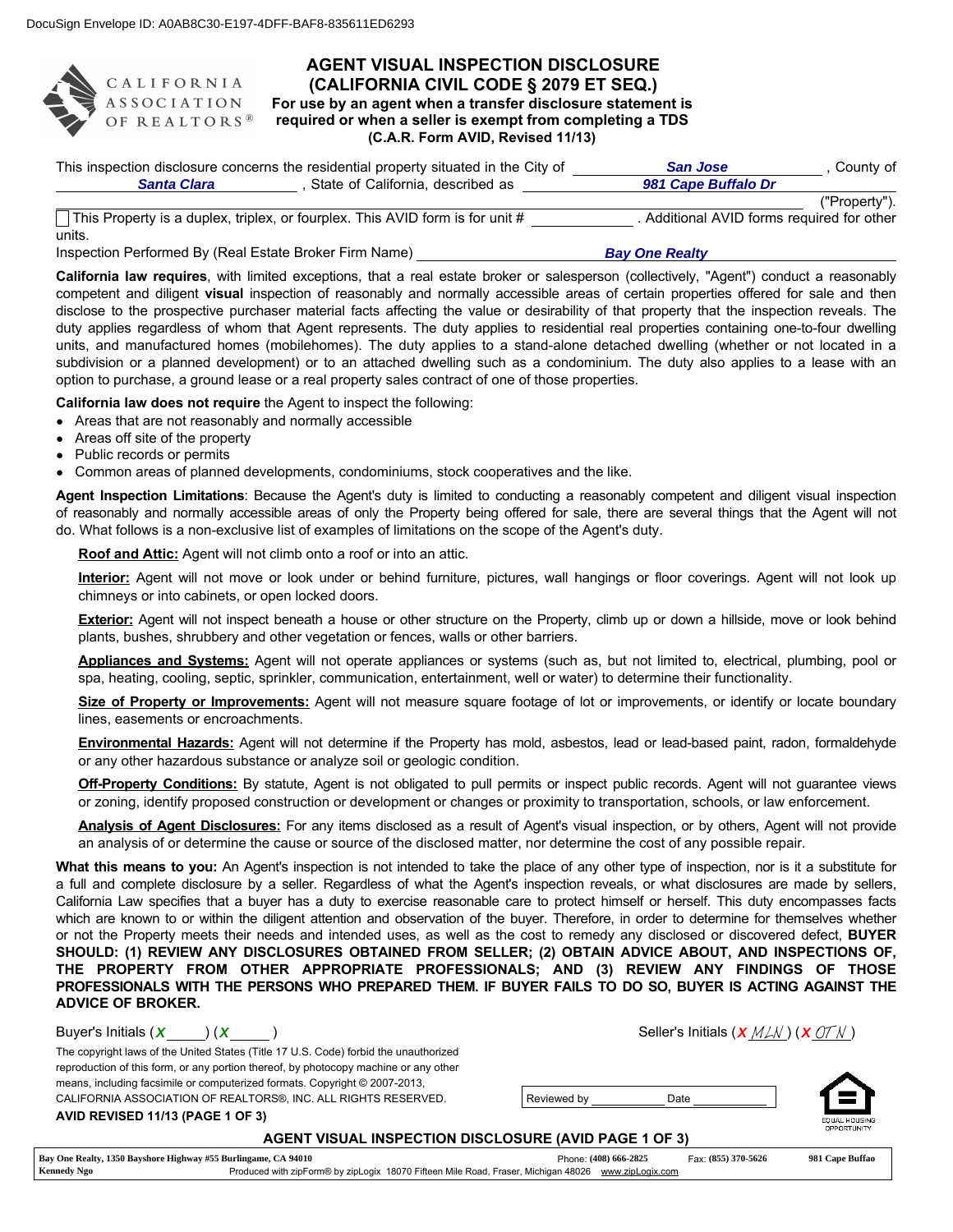DocuSign Envelope ID: A0AB8C30-E197-4DFF-BAF8-835611ED6293

|                                  | 981 Cape Buffalo Dr<br>Property Address: San Jose, CA 95133                                                 |                                                                                                                                                                                    | Date: <i>May</i> 21 2015                                                                                              |
|----------------------------------|-------------------------------------------------------------------------------------------------------------|------------------------------------------------------------------------------------------------------------------------------------------------------------------------------------|-----------------------------------------------------------------------------------------------------------------------|
|                                  |                                                                                                             | If this Property is a duplex, triplex, or fourplex, this AVID is for unit #                                                                                                        |                                                                                                                       |
|                                  |                                                                                                             |                                                                                                                                                                                    |                                                                                                                       |
|                                  |                                                                                                             |                                                                                                                                                                                    | Inspection Date/Time: 05/22/2015 1:00 PM Weather conditions: Clear                                                    |
|                                  | Other persons present: <u>contract and the persons</u> present:                                             | AND NORMALLY ACCESSIBLE AREAS OF THE PROPERTY, STATES THE FOLLOWING:                                                                                                               | THE UNDERSIGNED, BASED ON A REASONABLY COMPETENT AND DILIGENT VISUAL INSPECTION OF THE REASONABLY                     |
|                                  |                                                                                                             |                                                                                                                                                                                    |                                                                                                                       |
| <b>Living Room:</b>              | There are scratches on the wall                                                                             |                                                                                                                                                                                    | <u> 1980 - Johann Stoff, deutscher Stoff, der Stoff, der Stoff, der Stoff, der Stoff, der Stoff, der Stoff, der S</u> |
| <b>Dining Room:</b>              |                                                                                                             | ,我们也不能在这里的时候,我们也不能在这里的时候,我们也不能会在这里的时候,我们也不能会在这里的时候,我们也不能会在这里的时候,我们也不能会在这里的时候,我们也                                                                                                   |                                                                                                                       |
| Kitchen:                         |                                                                                                             |                                                                                                                                                                                    |                                                                                                                       |
| <b>Other Room:</b>               |                                                                                                             |                                                                                                                                                                                    |                                                                                                                       |
|                                  |                                                                                                             |                                                                                                                                                                                    |                                                                                                                       |
|                                  |                                                                                                             |                                                                                                                                                                                    |                                                                                                                       |
|                                  |                                                                                                             |                                                                                                                                                                                    |                                                                                                                       |
|                                  |                                                                                                             |                                                                                                                                                                                    |                                                                                                                       |
| Bath#:                           |                                                                                                             |                                                                                                                                                                                    |                                                                                                                       |
| Bath#:                           |                                                                                                             |                                                                                                                                                                                    |                                                                                                                       |
| Bath#:                           |                                                                                                             |                                                                                                                                                                                    |                                                                                                                       |
| <b>Other Room:</b>               |                                                                                                             |                                                                                                                                                                                    |                                                                                                                       |
|                                  | Buyer's Initials $(\mathbf{x}) (\mathbf{x})$<br>Copyright © 2013, CALIFORNIA ASSOCIATION OF REALTORS®, INC. |                                                                                                                                                                                    | Seller's Initials ( <i>X_MLN</i> ) ( <i>X_OT N</i> )                                                                  |
| AVID REVISED 11/13 (PAGE 2 OF 3) |                                                                                                             | Reviewed by<br><b>AGENT VISUAL INSPECTION DISCLOSURE (AVID PAGE 2 OF 3)</b><br>Produced with zipForm® by zipLogix 18070 Fifteen Mile Road, Fraser, Michigan 48026 www.zipLogix.com | Date<br>981 Cape Buffao                                                                                               |